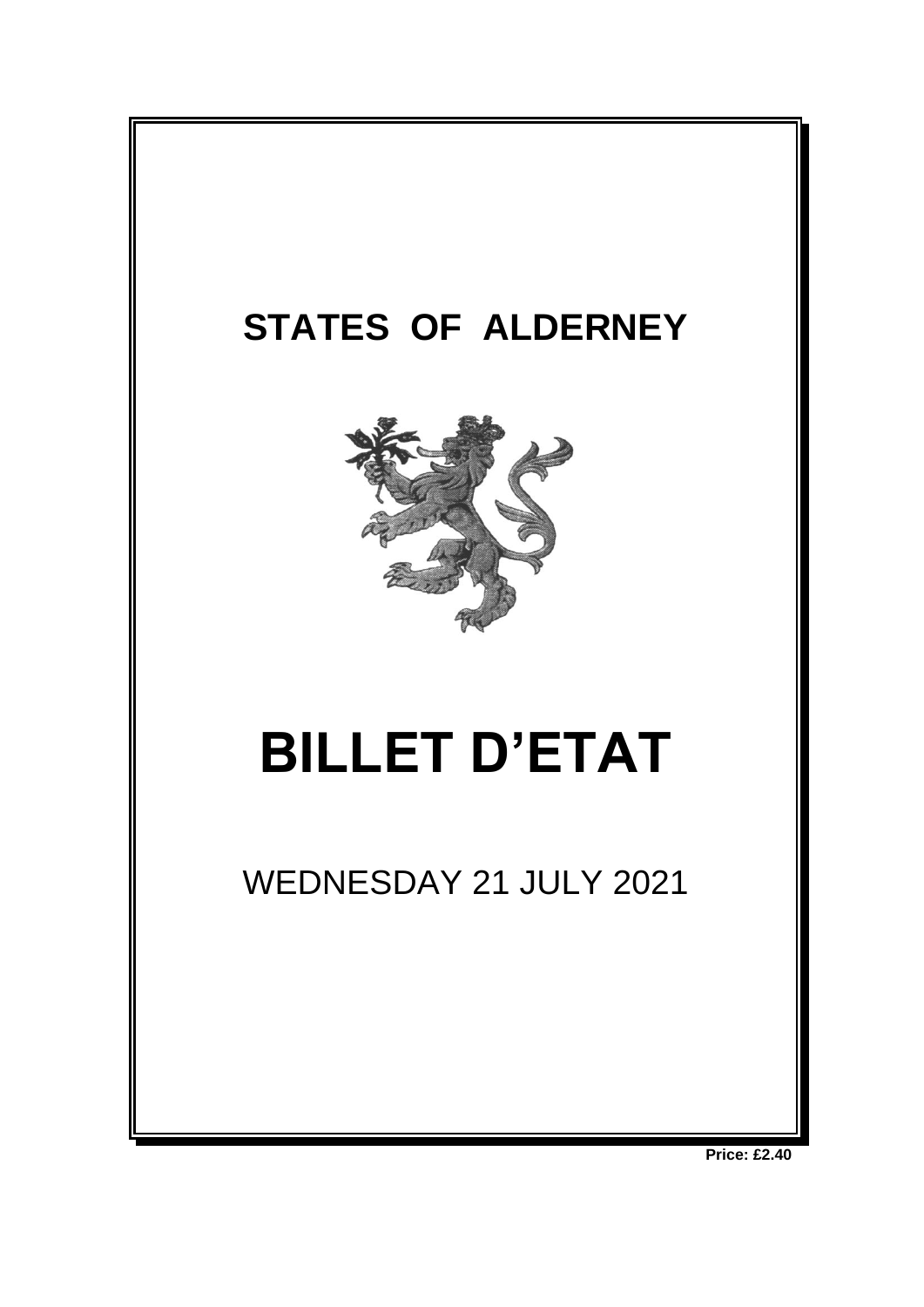# **BILLET D'ETAT**

# **FOR WEDNESDAY 21 JULY 2021**

**Members of the States:**

**I have the honour to inform you that the Meeting of the States will be held at 2.30 pm on Wednesday 21 st July 2021. This will be preceded by the People's Meeting, which will be held on Wednesday 14 th July 2021 at 7.00 pm in the Island Hall.** 

> **William Tate President**

# **Item I Emergency Powers (Coronavirus) (General Provision) (Bailiwick of Guernsey) (No.7) Regulations, 2021**

**The following letter was received from Mr Bill Abel, Chairman of the Policy and Finance Committee:-**

"These Regulations are emergency regulations made by the Civil Contingencies Authority under Part 3 of the Civil Contingencies (Bailiwick of Guernsey) Law, 2012 ('the Law"). They are made on the occurrence of an emergency, within the meaning of the Law, in the Bailiwick arising from the urgent need to prevent, control or mitigate the spread of the virus Severe Acute Respiratory Syndrome Coronavirus 2 and the disease caused thereby, COVID-19 (referred to together in these regulations as coronavirus). They are prefaced with a statement by the Civil Contingencies Authority, as required by section 12(2) of the Law. COVID-19 was made a notifiable disease for the purposes of the Public Health Ordinance, 1936 on 10th February 2020.

These Regulations revoke and re-enact (with modifications) regulations previously made by the Civil Contingencies Authority in respect of the coronavirus pandemic.

These Regulations came into force on the l8th June, 2021 and shall have temporary effect only in accordance with the provisions of section 16 (duration and scrutiny of emergency regulations) of the Law.

#### *Part I - screening, assessment and powers to detain etc.*

This Part places a requirement to sell-isolate on persons arriving in the Bailiwick, enables the Medical Officer of Health to place restrictions and requirements on other persons who are or who may be infected with coronavirus, and makes provision in respect of related matters, including powers for the Medical Officer of Health to impose screening requirements, to detain people and to require people to self-isolate. The provisions also create criminal offences and confer powers of enforcement on police officers, and provide for applications to vary or revoke requirements or restrictions imposed under this part to be made to the Royal Court.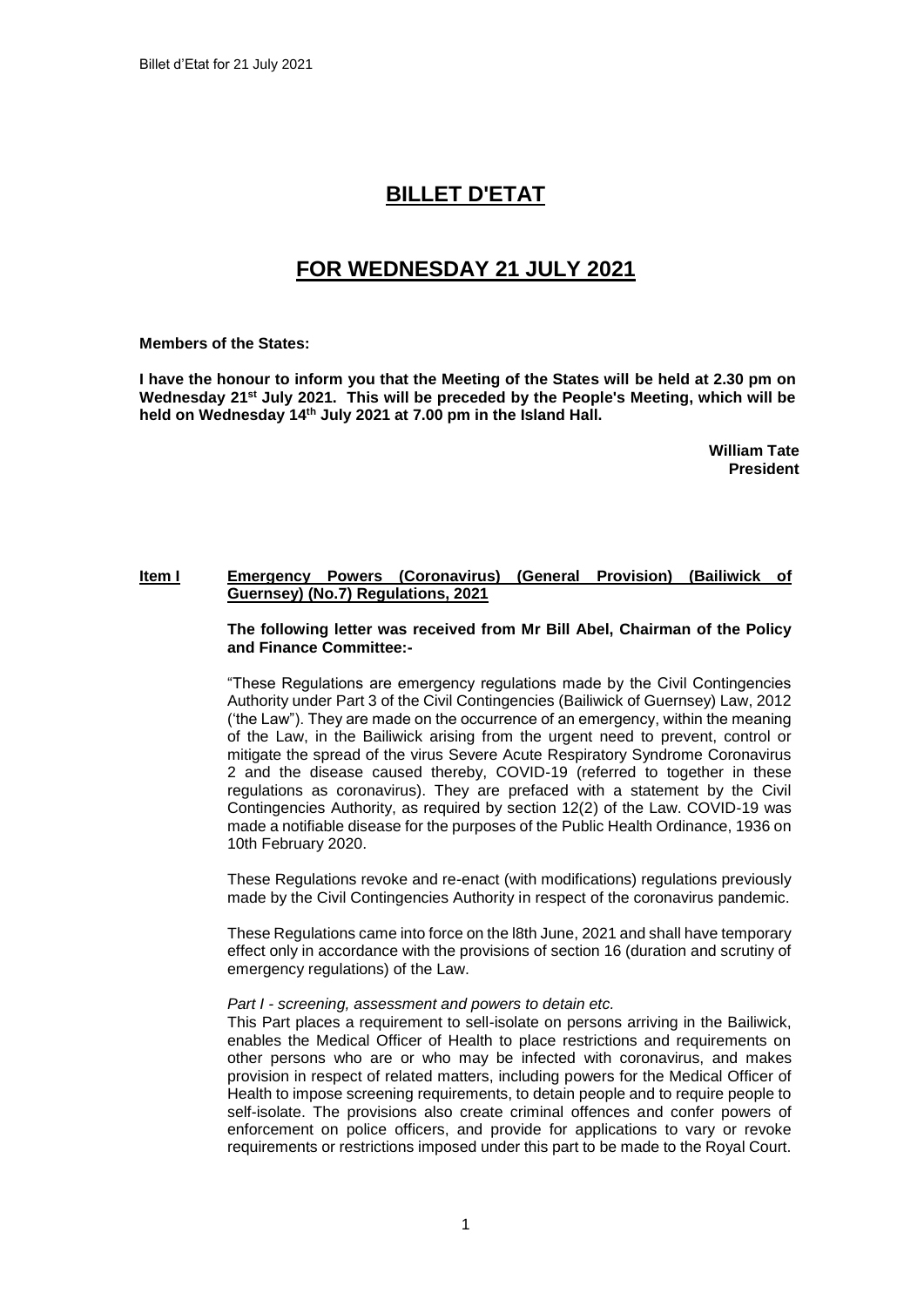Regulation 4 gives effect to Schedule 1, which makes provision in respect of Critical Workers. A person who has been granted a Critical Worker Exemption will have to self-isolate in accordance with, and otherwise comply with, the provisions of Schedule 1.

Schedule 2 to these regulations, which is given effect by regulation 5, provides for shorter periods of self-isolation to be undertaken by persons who arrive from a place specified as a Category 2 country or a Category 3 country on the States of Guernsey website, and who elect to comply with the restrictions and requirements set out therein.

Finally, this Part also provides that a person of 12 years or over who chooses not to take both a day of arrival test for COVID-19 and a test on day 13 after arrival will have to self-isolate for 21 days; otherwise, a person who does undergo those tests is required to sell-isolate until receipt of a negative result for the day 13 test. A child under 12 has to sell-isolate for 14 days after arrival.

#### *Part II — miscellaneous and final*

Schedule 3 to these Regulations, which is given effect by regulation 18, sets out the modifications to be made to mental health legislation having effect in the Bailiwick. Paragraphs 4 and 5 modify the Mental Health Review Tribunal Procedure Rules, 2012 to provide that the Mental Health Review Tribunal may properly be constituted according to specified criteria.

Regulation 19 provides for the deemed variance of Long Term Employment Permits, Medium Term Employment Permits and Short Term Employment Permits, to allow the holder to be resident without being employed and to be employed by a different employer from that specified in the Permit and for the modification of the Population Management (Guernsey) Law, 2016 and other legislation to the extent necessary to give effect to this.

I would be grateful if "The Emergency Powers (Coronavirus) (General Provision) (Bailiwick of Guernsey) (No.7) Regulations, 2021" are placed before the next meeting of the States of Alderney with an appropriate proposition.

Bill Abel, Chairman

**The States of Alderney is asked not to annul "The Emergency Powers (Coronavirus) (General Provision) (Bailiwick of Guernsey) (No.7) Regulations, 2021"**

Proposed by Mr Bill Abel Seconded by Mr Alex Snowdon

## **Item II Emergency Powers (Coronavirus) (General Provision) (Bailiwick of Guernsey) (No.7) (Amendment) Regulations, 2021**

**The following letter was received from Mr Bill Abel, Chairman of the Policy and Finance Committee:-**

"These Regulations are emergency regulations made by the Civil Contingencies Authority under Part 3 of the Civil Contingencies (Bailiwick of Guernsey) Law, 2012 ('the Law"). They are made on the occurrence of an emergency, within the meaning of the Law, in the Bailiwick arising from the urgent need to prevent, control or mitigate the spread of the virus Severe Acute Respiratory Syndrome Coronavirus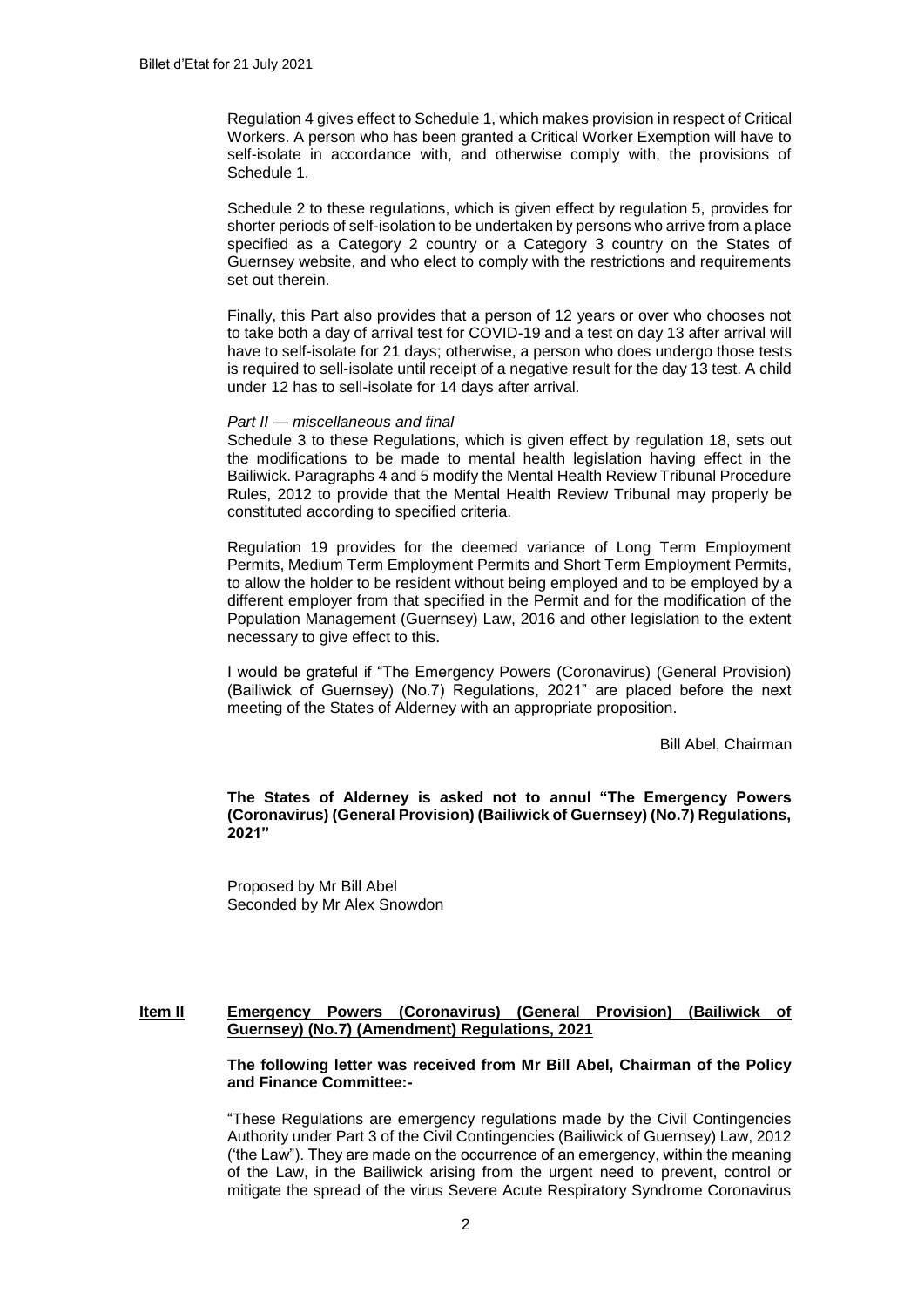2 and the disease caused thereby, COVID-19 (referred to together in these regulations as coronavirus). They are prefaced with a statement by the Civil Contingencies Authority, as required by section 12(2) of the Law. COVID-19 was made a notifiable disease for the purposes of the Public Health Ordinance, 1936 on 10th February 2020.

These Regulations amend the Emergency Powers (Coronavirus) (General Provision) (Bailiwick of Guernsey) (No. 7) Regulations, 2021- The primary purpose of the amendments made is to provide for what are referred to as "Blue Arrivals" that is, persons arriving in the Bailiwick after having spent all of the last 14 days in the Common Travel Area and at least two weeks after receiving a full course of an EMA or MHRA authorised vaccine against coronavirus administered in the Common Travel Area — not to have to self-isolate or be subject to any other restriction or condition on arrival. The amendments also make provision in relation to children travelling with Blue Arrivals, and clarify requirements in respect of the duties on persons travelling to the Bailiwick to provide information, including by way of the Travel Tracker website. The regulations also provide that arrivals in selfisolation or passive follow up when these Regulations come into force, and who would have been Blue Arrivals had they arrived after the commencement of these Regulations, are no longer subject to those restrictions.

These Regulations came into force  $1<sup>st</sup>$  July, 2021, and shall have temporary effect only in accordance with the provisions of section 16 (duration and scrutiny of emergency regulations) of the Law.

I would be grateful if "The Emergency Powers (Coronavirus) (General Provision) (Bailiwick of Guernsey) (No.7) (Amendment) Regulations, 2021" are placed before the next meeting of the States of Alderney with an appropriate proposition.

Bill Abel, Chairman

**The States of Alderney is asked not to annul "The Emergency Powers (Coronavirus) (General Provision) (Bailiwick of Guernsey) (No.7) (Amendment) Regulations, 2021"**

Proposed by Mr Bill Abel Seconded by Mr Alex Snowdon

## **Item III Emergency Powers (Coronavirus) (Vaccine) (Limitation of Liability) (No.7) (Bailiwick of Guernsey) Regulations, 2021**

#### **The following letter was received from Mr Bill Abel, Chairman of the Policy and Finance Committee:-**

"These Regulations are emergency regulations made by the Civil Contingencies Authority under Part 3 of the Civil Contingencies (Bailiwick of Guernsey) Law, 2012 ('the Law"). They are made on the occurrence of an emergency, within the meaning of the Law, in the Bailiwick arising from the urgent need to prevent, control or mitigate the spread of the virus Severe Acute Respiratory Syndrome Coronavirus 2 and the disease caused thereby, COVID-19 (referred to together in these regulations as coronavirus). They are prefaced with a statement by the Civil Contingencies Authority, as required by section 12(2) of the Law. COVID-19 was made a notifiable disease for the purposes of the Public Health Ordinance, 1936 on 10th February 2020.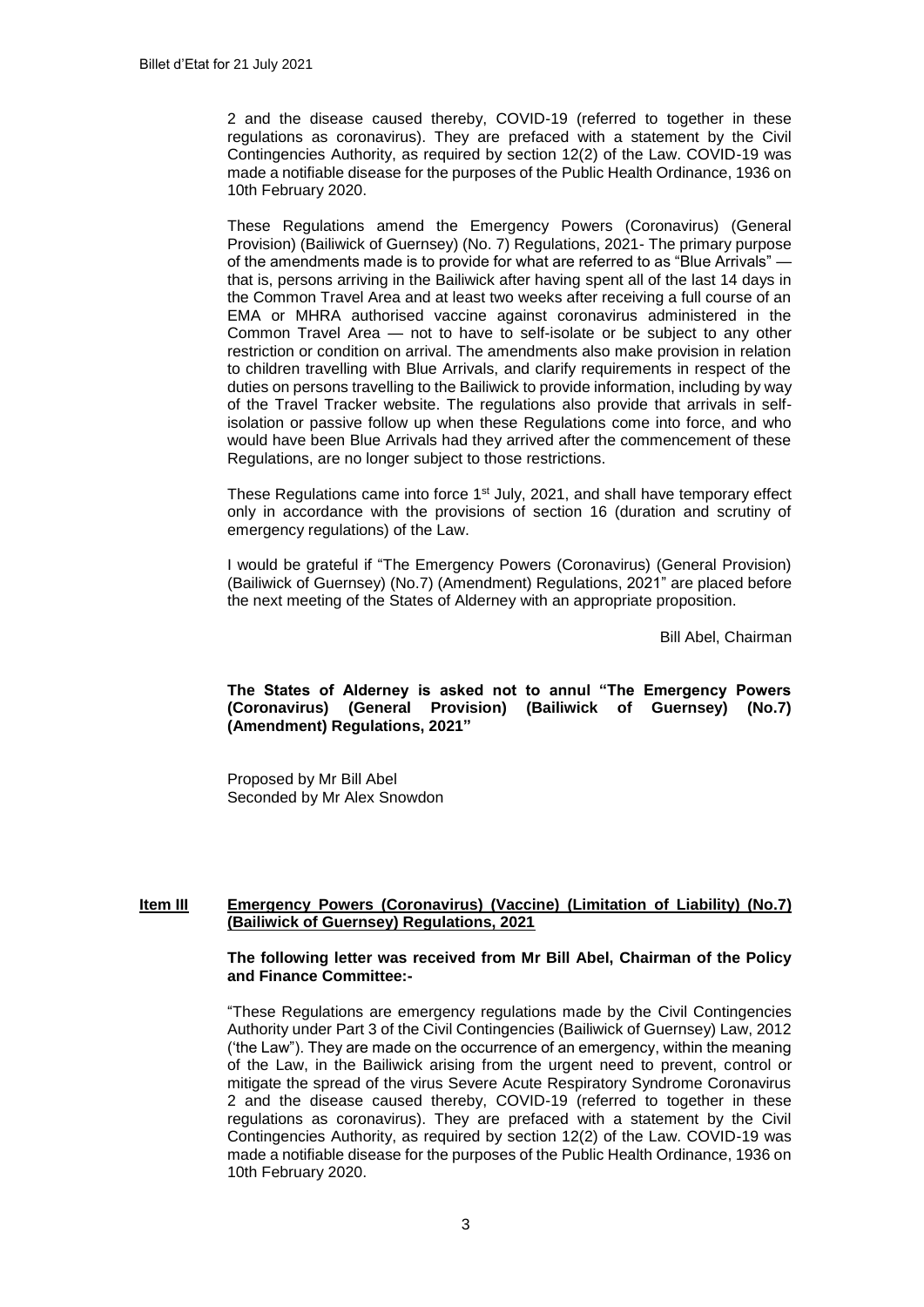These Regulations apply where a vaccine against the coronavirus has been temporarily authorised under the UK's Human Medicines Regulations, 2012 and designated under regulations made under the Prescription Only Medicines (Human) (Bailiwick of Guernsey) Ordinance, 2009, and the vaccine is sold, supplied or administered in accordance with a Patient Group Direction or protocol approved or consented to by the States of Guernsey Committee for Health & Social Care. They only apply to a vaccine administered on or after the 15th December, 2020 (the date on which the Emergency Powers (Coronavirus) (Vaccine) (Limitation of Liability) (Bailiwick of Guernsey) Regulations, 2020 came into force) and before the vaccine receives either a UK marketing authorisation or a European Medicines Agency marketing authorisation for administration in the circumstances concerned.

Where these Regulations apply they will limit the aggregate amount of damages and costs that may be awarded by any court in respect of death or personal injury suffered by any one person receiving the vaccine administered in accordance with the Patient Group Direction or protocol.

These Regulations revoke (and replace) the Emergency Powers (Coronavirus) (Vaccine) (Limitation of Liability) (No.6) (Bailiwick of Guernsey) Regulations, 2021.

These Regulations came into force on the l8th June, 2021 and shall have temporary effect only in accordance with the provisions of section 16 (duration and scrutiny of emergency regulations) of the Law.

I would be grateful if "The Emergency Powers (Coronavirus) (Vaccine) (Limitation of Liability) (No.7) (Bailiwick of Guernsey) Regulations, 2021" are placed before the next meeting of the States of Alderney with an appropriate proposition.

Bill Abel, Chairman

**The States of Alderney is asked not to annul "The Emergency Powers (Coronavirus) (Vaccine) (Limitation of Liability) (No.7) (Bailiwick of Guernsey) (Regulations, 2021"**

Proposed by Mr Bill Abel Seconded by Mr Alex Snowdon

### **Item IV Amendment to Rule 4.1 (a) of States of Alderney Rules of Procedure**

#### **The following letter was received from Mr Bill Abel, Chairman of the Policy and Finance Committee:-**

"The Policy and Finance Committee recently discussed whether an amendment to the Rules of Procedure for the States of Alderney could improve the timeliness of decision making by providing alternative ways in which committees may reach a quorate decision. The Committee is of the view that a minor change to the existing Rules would enable more timely decisions for some items where the committee are content to make a decision other than by a quorate meeting face to face.

Therefore, at its meeting on 18th June, 2021, Policy and Finance Committee resolved to recommend to the States that Rule 4.1. (a) be amended accordingly. Set out below is the current wording and the proposed wording of Rule 4.1. (a) of the Rules of Procedure.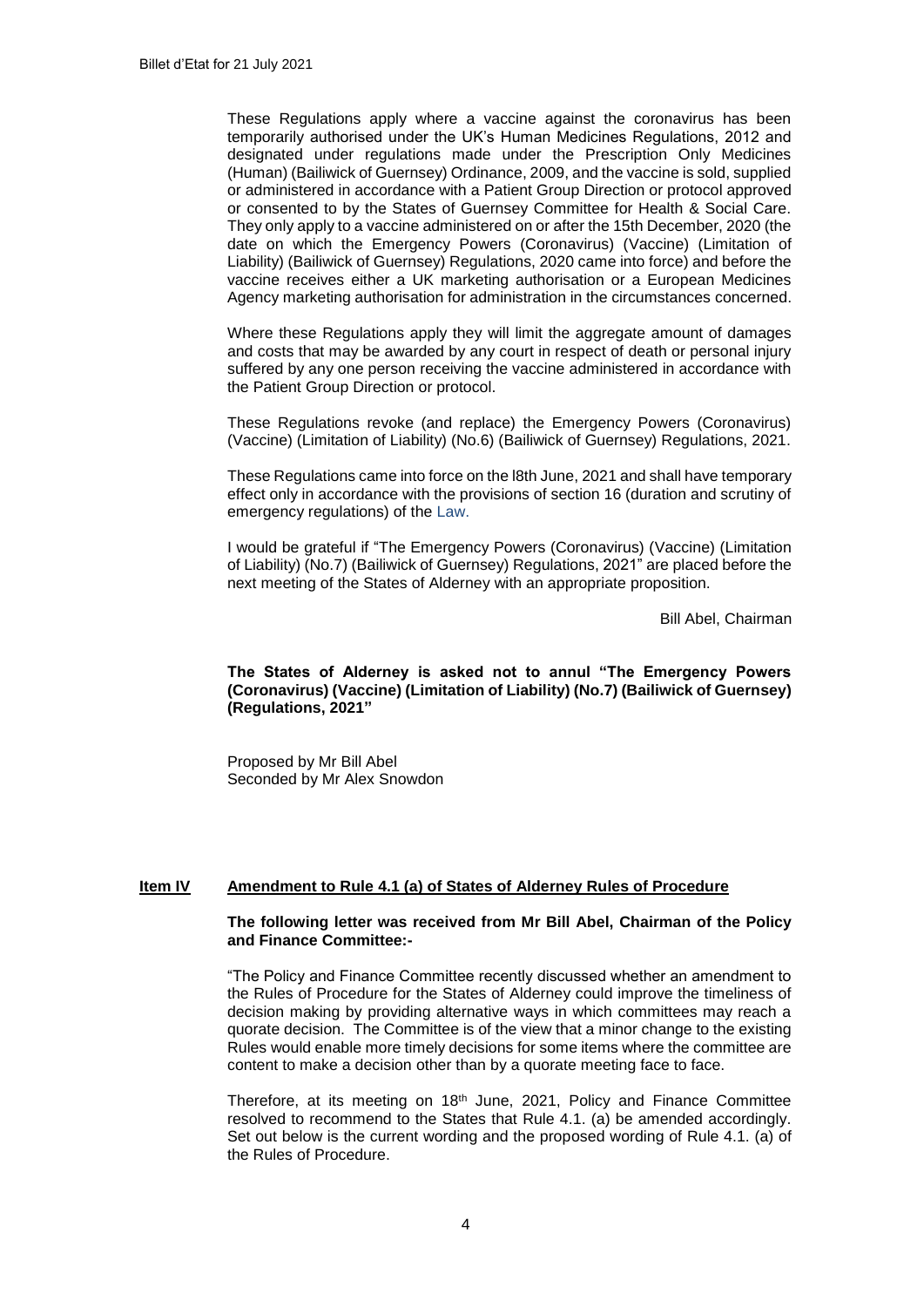# **Current wording**

The current Rules of Procedure rule 4.1. (a) states:

- "4. The matters to be included in a Billet d'Etat for a meeting of the States are:-
	- 1. (a) any letter to the President, except for a letter to which Rule 4A applies, signed by the Chairman of a Committee of the States and referring to a matter which falls within the mandate of that Committee and which has been approved by a quorate meeting of that Committee (whether unanimously or by a majority), and received by the President at least 16 days before that meeting or within such other lesser time as the President may notify to Members of the States."

This currently means letters, that don't fall under Rule 4A, may miss a Billet deadline due to –

 Either special meetings needing to be called, or the letter waiting for approval until the next scheduled meeting of the committee, potentially adding a month to the process.

 Or the committee approving a broad policy and leaving the detail to be contained in a letter signed by the Chair, this is a matter for the committee, although without circulation of a final form of letter, there may be room for misunderstandings, potentially adding more time to the process, irrespective of any debate that might ensue at the States meeting.

The optimum position is that the contents are approved by the Members at a quorate meeting in the full knowledge of what is being proposed. However if they prefer, or prefer to have the option, the answer is to change the Rule to ensure that in practice a draft of the Letter is circulated (in practice by electronic recording means, which usually means email) for comment, before submission to the President.

## **Proposed wording**

A solution to the timing issue, and to mitigate misunderstandings without stifling debate, is to change the Rule as recommended below.

"1 (a) any letter to the President, except for a letter to which Rule 4A applies, signed by the Chairman of a Committee of the States and referring to a matter which falls within the mandate of that Committee and the preparation of which has been approved by electronic recording of a quorate meeting of that Committee (whether unanimously or by a majority), and received by the President at least 16 days before that meeting or within such other lesser time as the President may notify to Members of the States."

In practice this means circulation of a draft letter for approval may be conducted by email giving committee members the opportunity to question, amend or call for a quorate meeting on the matter. Once there is quorate approval, either by electronic recording means or face to face meeting, the Letter will be submitted to the President in the usual manner. The Chief Executive's Office will ensure this practice in future.

Members are asked to consider the proposal as set out above, as advised by the Law Officers in consultation with the President.